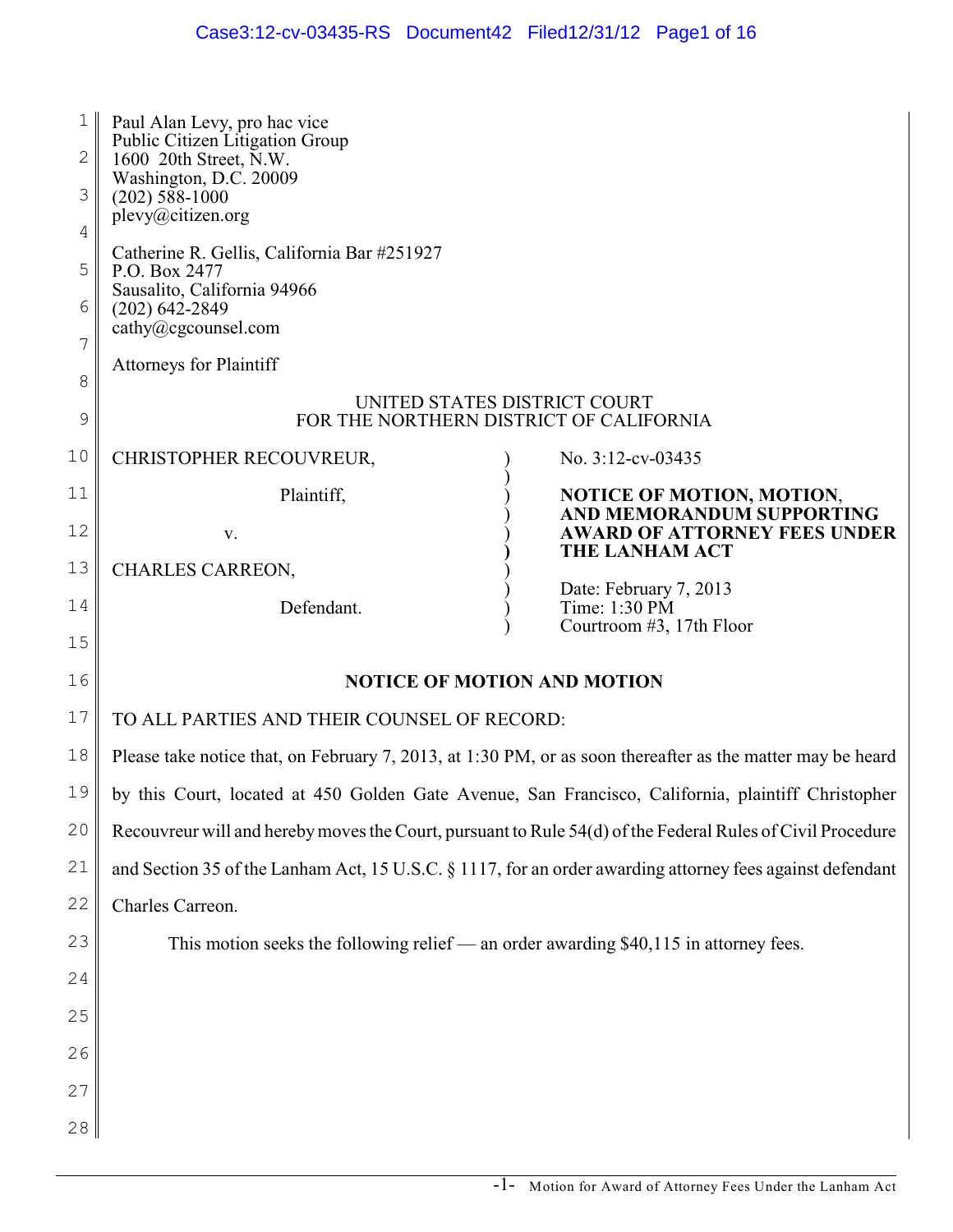| $\mathbf 1$ | <b>MEMORANDUM OF POINTS AND AUTHORITIES</b><br><b>SUPPORTING MOTION FOR AWARD OF ATTORNEY FEES</b>                                  |  |  |
|-------------|-------------------------------------------------------------------------------------------------------------------------------------|--|--|
| $\sqrt{2}$  |                                                                                                                                     |  |  |
| 3           |                                                                                                                                     |  |  |
| 4           | <b>ARGUMENT</b>                                                                                                                     |  |  |
| 5<br>6      | THE ACCEPTED OFFER OF JUDGMENT MAKES RECOUVREUR THE PREVAILING<br>I.<br>PARTY, AND DOES NOT WAIVE THE ENTITLEMENT TO ATTORNEY FEES3 |  |  |
| 7           | THIS WAS AN EXCEPTIONAL CASE BECAUSE CARREON'S INFRINGEMENT AND<br>П.                                                               |  |  |
| 8           | Ш.                                                                                                                                  |  |  |
| 9           |                                                                                                                                     |  |  |
| 10          |                                                                                                                                     |  |  |
| 11          |                                                                                                                                     |  |  |
| 12          |                                                                                                                                     |  |  |
| 13          |                                                                                                                                     |  |  |
| 14          |                                                                                                                                     |  |  |
| 15          |                                                                                                                                     |  |  |
| 16<br>17    |                                                                                                                                     |  |  |
| 18          |                                                                                                                                     |  |  |
| 19          |                                                                                                                                     |  |  |
| 20          |                                                                                                                                     |  |  |
| 21          |                                                                                                                                     |  |  |
| 22          |                                                                                                                                     |  |  |
| 23          |                                                                                                                                     |  |  |
| 24          |                                                                                                                                     |  |  |
| 25          |                                                                                                                                     |  |  |
| 26          |                                                                                                                                     |  |  |
| 27          |                                                                                                                                     |  |  |
| 28          |                                                                                                                                     |  |  |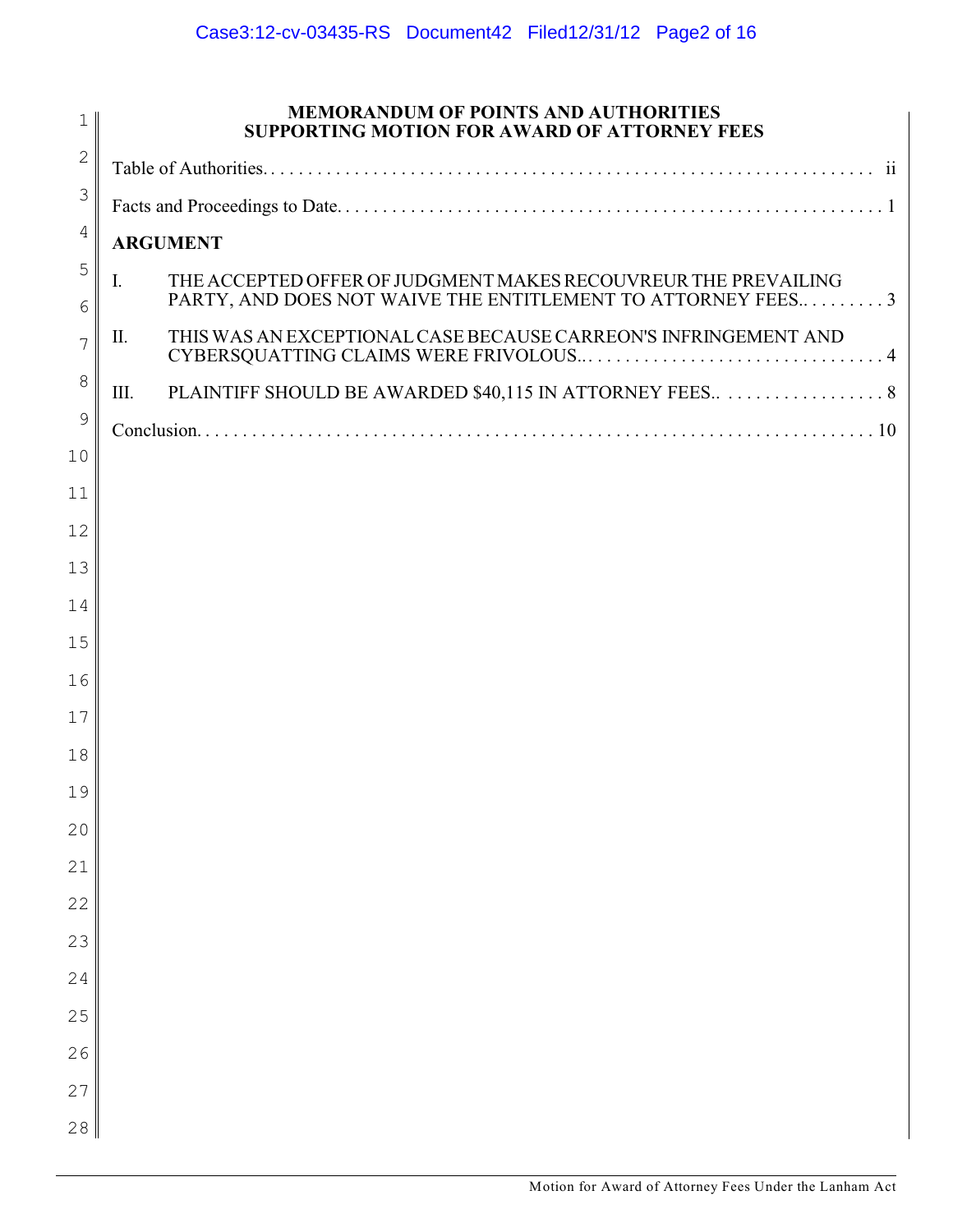| $\mathbf 1$         | <b>TABLE OF AUTHORITIES</b>                             |
|---------------------|---------------------------------------------------------|
| $\overline{2}$      | Assessment Technologies of Wisconsin v. WIREdata, Inc., |
| 3<br>4              | Blum v. Stenson,                                        |
| 5                   | Bond v. Ferguson Enters.,                               |
| 6<br>7              | Bosley Medical v. Kremer,                               |
| 8                   | Brooks Furniture Mfg. v. Dutailier Int'l,               |
| $\mathcal{G}$<br>10 | Brown v. Sullivan,                                      |
| 11                  | CACI Int'l, Inc. v. Pentagen Technologies Int'l,        |
| 12<br>13            | Caesar's World v. Milanian,                             |
| 14                  | Cairns v. Franklin Mint Co.,                            |
| 15<br>16            | Camacho v. Bridgeport Finance,                          |
| 17                  | Classic Media v. Mewborn,                               |
| 18<br>19            | Erdman v. Cochise County,                               |
| 20                  | Fogerty v. Fantasy, Inc.,                               |
| 21<br>22            | Guichard v. Universal City Studios,                     |
| 23                  | Holland v. Roeser,                                      |
| 24<br>25            | Koch Indus. v. Does,                                    |
| 26                  | Lamparello v. Falwell,                                  |
| 27<br>28            | Lucas Nursery and Landscaping v. Grosse,                |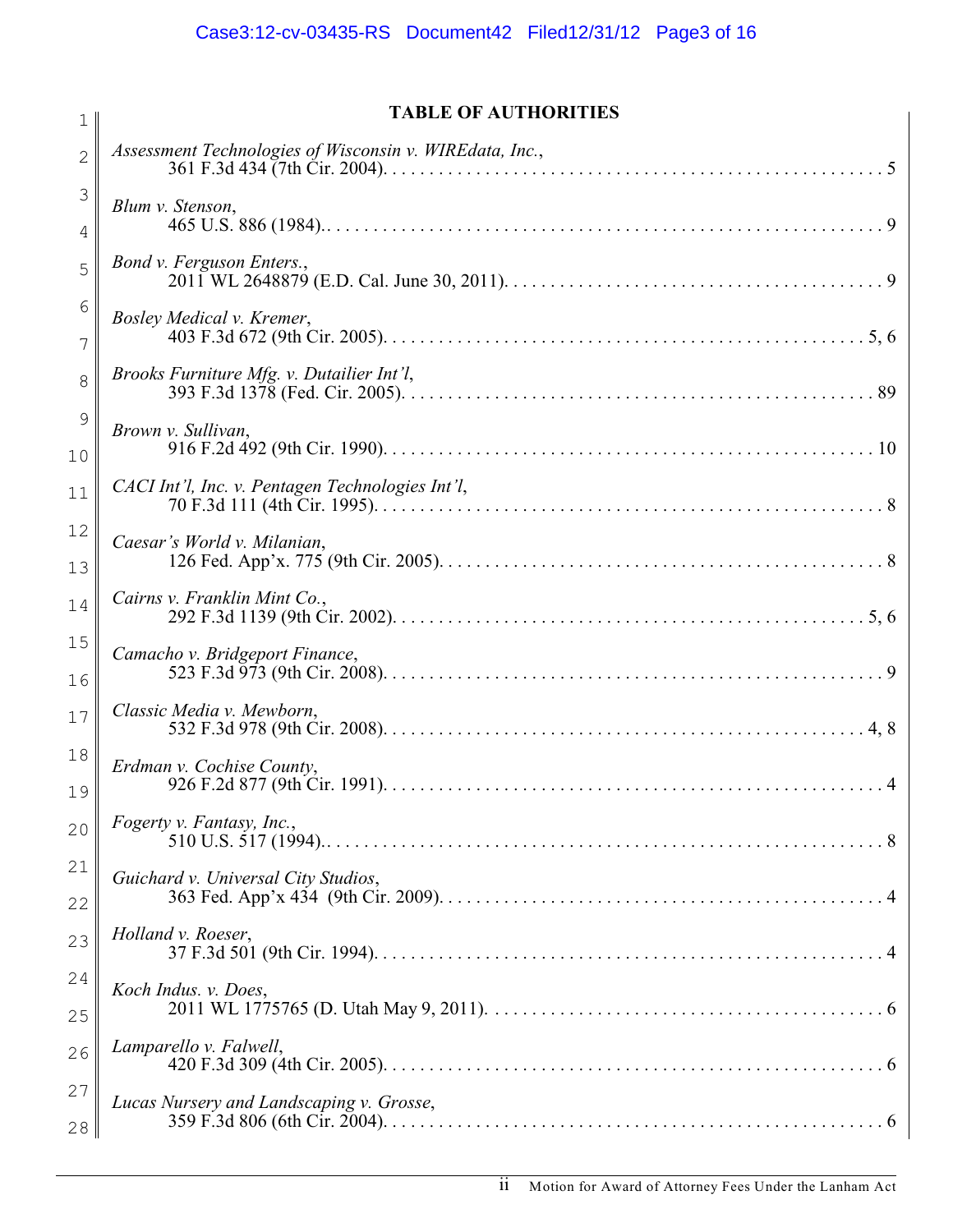# Case3:12-cv-03435-RS Document42 Filed12/31/12 Page4 of 16

| $\mathbf 1$       | Mattel v. Walking Mountain Productions,          |
|-------------------|--------------------------------------------------|
| $\mathbf{2}$<br>3 | New Kids on the Block v. News America Publ'g,    |
| 4                 | Nightingale Home Healthcare v. Anodyne Therapy,  |
| 5<br>6            | Nissan Motor Co. v. Nissan Computer Co.,         |
| 7                 | Nordby v. Anchor Hocking Packaging Co.,          |
| 8<br>9            | Nusom v. Comh Woodburn,                          |
| 10                | O'Neal v. Seattle,                               |
| 11<br>12          | Prison Legal News v. Schwarzenegger,             |
| 13                | Prison Legal News v. Schwarzenegger,             |
| 14<br>15          | Ramming v. Natural Gas Pipeline Co. of America,  |
| 16                | Rosenfeld v. U.S. Dep't of Justice,              |
| $17$<br>18        | Salazar v. District of Columbia,                 |
| 19                | Sea Coast Foods v. Lu-Maritime Lobster & Shrimp, |
| 20<br>21          | Secalt S.A. v. Wuxi Shenxi Const. Machinery Co., |
| 22                | Special Devices v. OEA, Inc.,                    |
| 23<br>24          | Stephen W. Boney v. Boney Services,              |
| 25                | TMI v. Maxwell,                                  |
| 26<br>27          | Taubman v. WebFeats,                             |
| 28                |                                                  |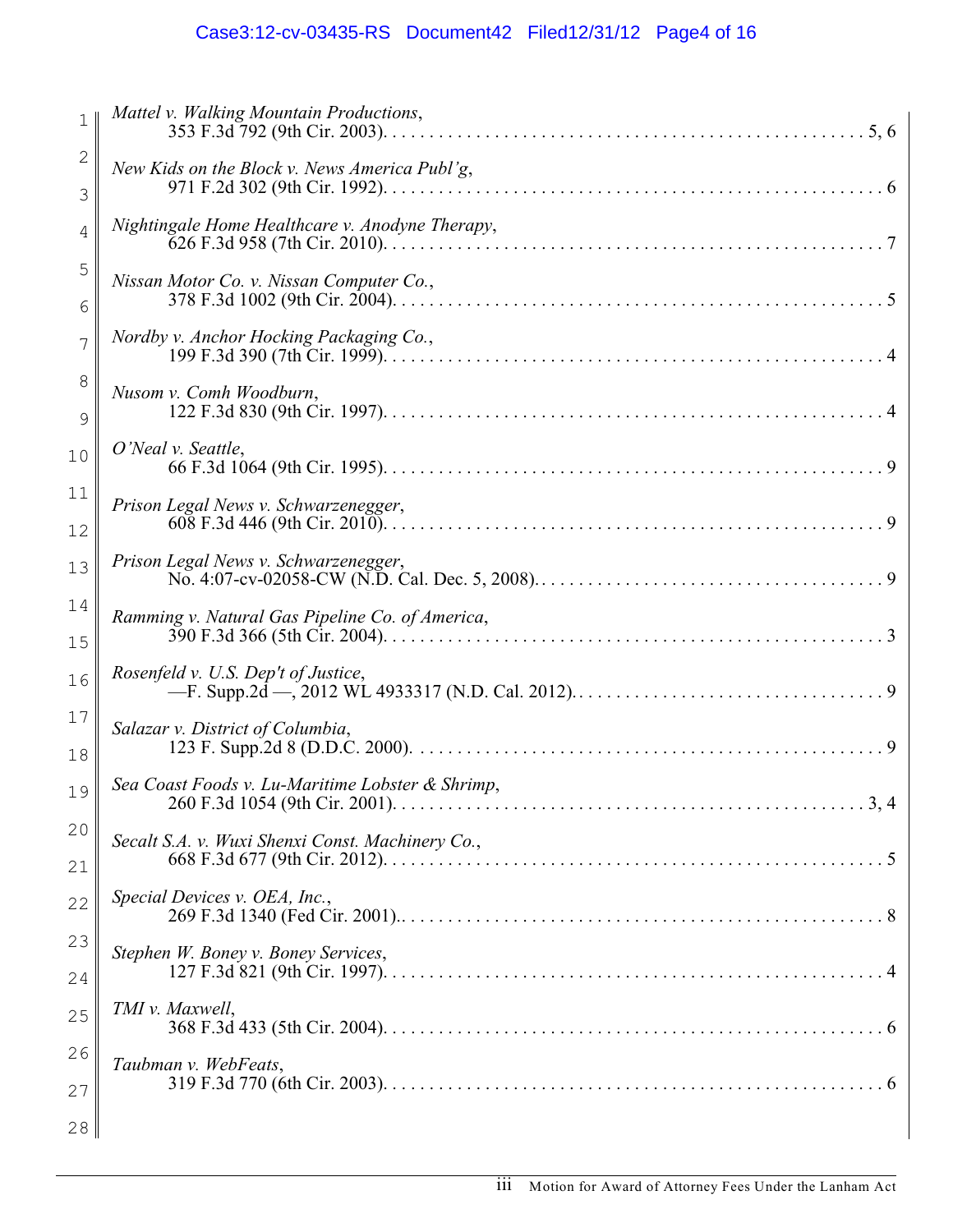# Case3:12-cv-03435-RS Document42 Filed12/31/12 Page5 of 16

| $\mathbf 1$  | Utah Lighthouse Ministry v. Foundation for Apologetic Information and Research, |
|--------------|---------------------------------------------------------------------------------|
| $\mathbf{2}$ | Webb v. James,                                                                  |
| 3            |                                                                                 |
| 4            | <b>CONSTITUTION, STATUTES AND RULES</b>                                         |
| 5            | <b>United States Constitution</b>                                               |
| 6<br>7       | Copyright Code,                                                                 |
| 8            | Declaratory Judgment Act,                                                       |
| 9<br>10      | Lanham Act                                                                      |
| 11           |                                                                                 |
| 12           |                                                                                 |
| 13           | Federal Rules of Civil Procedure                                                |
| 14           |                                                                                 |
| 15           |                                                                                 |
| 16           |                                                                                 |
| 17           |                                                                                 |
| 18           |                                                                                 |
| 19           |                                                                                 |
| 20           |                                                                                 |
| 21           |                                                                                 |
| 22           |                                                                                 |
| 23           |                                                                                 |
| 24           |                                                                                 |
| 25           |                                                                                 |
| 26           |                                                                                 |
| 27           |                                                                                 |
| 28           |                                                                                 |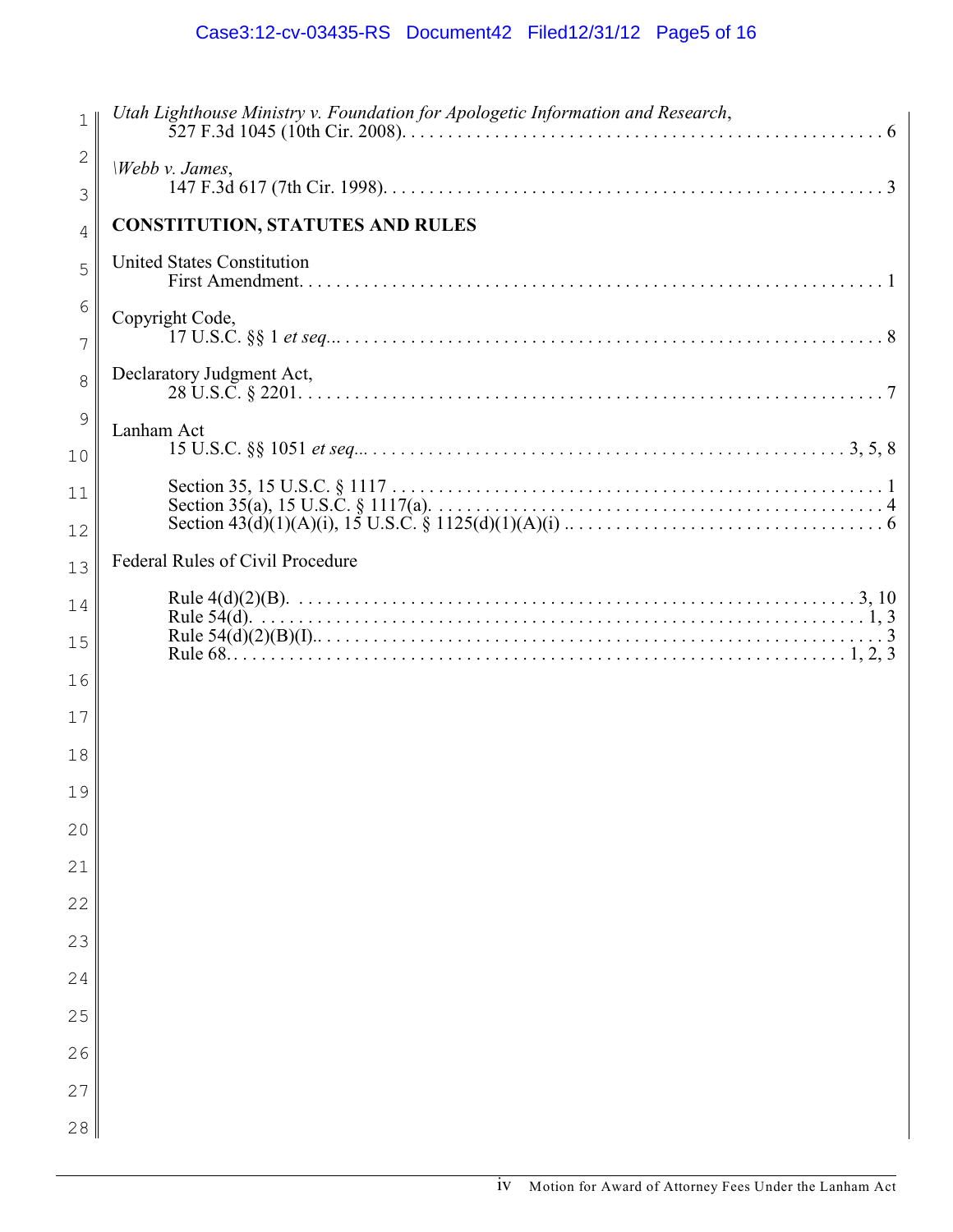#### Case3:12-cv-03435-RS Document42 Filed12/31/12 Page6 of 16

1 2 3 4 5 6 7 8 In this action, plaintiff Christopher Recouvreur sought a declaratory judgment protecting his right under the Lanham Act and the First Amendment to use the name of defendant Charles Carreon to denote a noncommercial web site devoted to satirizing Mr. Carreon. The action concluded with complete success for plaintiff when he accepted a Rule 68 offer of judgment granting the declaratory judgment for which he had prayed; the judgment made plaintiff the prevailing party. The Lanham Act provides for awards of attorney fees in favor of the prevailing party in "exceptional" cases, and longstanding Ninth Circuit precedent provides that the exceptional standard is met when the trademark holder's infringement claims are "groundless" or "unreasonable." That standard is plainly met in this case.

#### **FACTS AND PROCEEDINGS TO DATE**

9

10 11 12 13 14 15 16 17 18 19 This action arose from a public controversy over perceptions that defendant Carreon was abusing the judicial system. After Mr. Carreon sent a demand letter to Matthew Inman on behalf of a client claiming defamation, Inman made fun of Mr. Carreon by starting a fund-raising campaign to raise the demanded amount as a donation to charity. After that fundraising effort went viral, Mr. Carreon brought a frivolous lawsuit against Inman as well as against the Internet Service Provider ("ISP") that hosted the fund-raising campaign, and the American Cancer Society and National Wildlife Federation, the charities to which Inman had promised to send the public's donations. Plaintiff Recouvreur started an anonymous, satirical web site to comment about the controversy. Complaint Exhibits A, B, C. Mr. Carreon threatened to sue plaintiff; he also demanded to know the name of the anonymous satirist, threatening to sue the company through which plaintiff had registered his domain name unless it revealed plaintiff's name.

20 21 22 23 24 25 26 27 28 Although Mr. Recouvreur obtained counsel to bring the case, both he and his counsel, Paul Alan Levy, hoped to avoid the need for litigation by reasoning with Mr. Carreon. Levy Fifth Affidavit 18. Before any papers were filed, Mr. Levy telephoned Mr. Carreon to discuss the legal issues, calling his attention to the legal reasons why his claims could not possibly succeed, and then followed up the phone call with an enumeration of cases, including Ninth Circuit decisions that were squarely on point. *Id.*; Complaint Exhibit E. In response to this effort to avoid litigation, Mr. Carreon responded by threatening to string out litigation, to seek high levels of monetary relief, to delay filing suit for years in the hope that Public Citizen would no longer be interested, and to file in a jurisdiction that had not yet adopted the legal principles followed in the Ninth Circuit. *Id.* Exhibit F. In light Mr. Carreon's then-pending suit against Inman,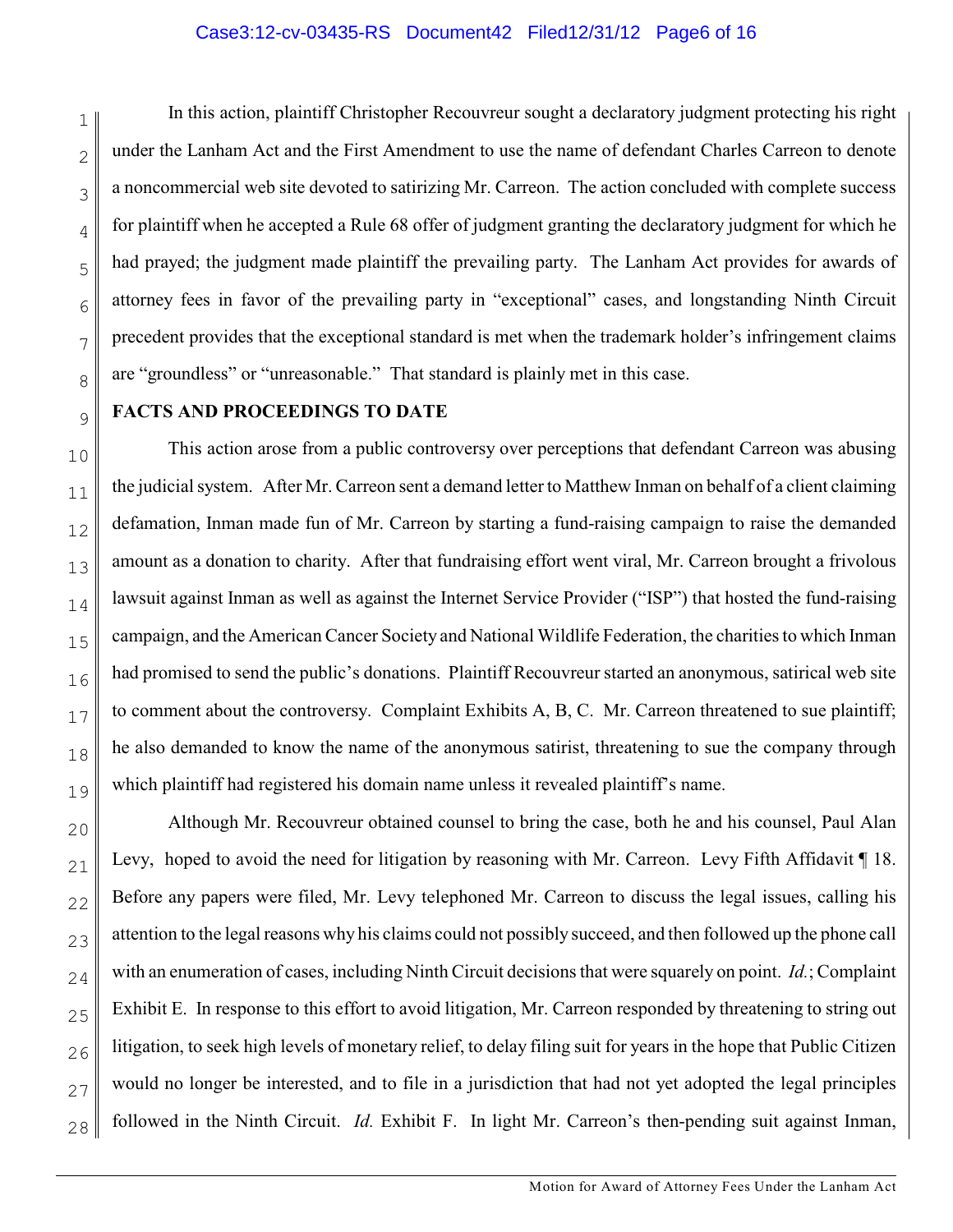#### Case3:12-cv-03435-RS Document42 Filed12/31/12 Page7 of 16

1 2 plaintiff and his counsel took Mr. Carreon's threats seriously, and accordingly filed this action for a declaratory judgment of non-infringement under the Lanham Act.

At first, defendant engaged in a pattern of passive resistance to the litigation— he refused to execute a waiver of service form, refused to accept service of process when a process server came to his home, and indeed sent an email to plaintiff's counsel, saying that he was not going to willingly "expose myself to service." Docket Entry No. ("DN") 32-1, Exhibit S. Mr. Carreon also wrote a letter to plaintiff's employer, demanding preservation of electronic records and implicitly threatening to sue the employer for alleged trademark violations committed by its employee, either on the employer's time or using the employer's facilities. DN 19-1, Exhibit H. Hoping to avoid the expense of hiring a process server to sit outside the Carreon home office, waiting for him to leave the house and hence be exposed to service, plaintiff moved unsuccessfully for an order authorizing service by email. After Mr. Carreon was denied permission to argue by telephone a preliminary injunction motion that he had filed in this district on behalf of a client, plaintiff was ultimately able to serve Mr. Carreon outside the courtroom.

Mr. Carreon then sought to settle the case with several preconditions and threatened to bring suit against Mr. Levy's employer if plaintiff would not consent to his terms. Levy Third Affidavit, DN 35-1, ¶ 3. Mr. Carreon also refused to pay the expenses of the service that had been required by his refusal to expose himself to service. Levy Second Affidavit, DN 32-2, Exhibit T.

Plaintiff then moved to compel payment of the service expenses, and also sought an award of attorney fees for filing that motion. At that point, Mr. Carreon offered judgment under Rule 68, providing for entry of a declaratory judgment as follows:

1. Plaintiff's domain name "charles-carreon.com," plaintiff's use of the domain name, and plaintiff's current manner of using his web site, do not violate defendant's rights;

2. Plaintiff's use of the domain name "charles-carreon.com," in its current manner of use, is fair use and protected under the First Amendment, and does not infringe on defendant's mark;

3. Defendant is not entitled to an injunction against plaintiff using the domain name "charles-carreon.com" or operating the Web site located at the URL "www.charles-carreon.com."

26 27 28 Plaintiff accepted that judgment, DN 38, bringing the litigation on the merits to a close. Because the Lanham Act provides for awards of attorney fees to the prevailing party, 15 U.S. C. § 1117(a), plaintiff now

3

4

5

6

7

8

9

10

11

12

13

14

15

16

17

18

19

20

21

22

23

24

25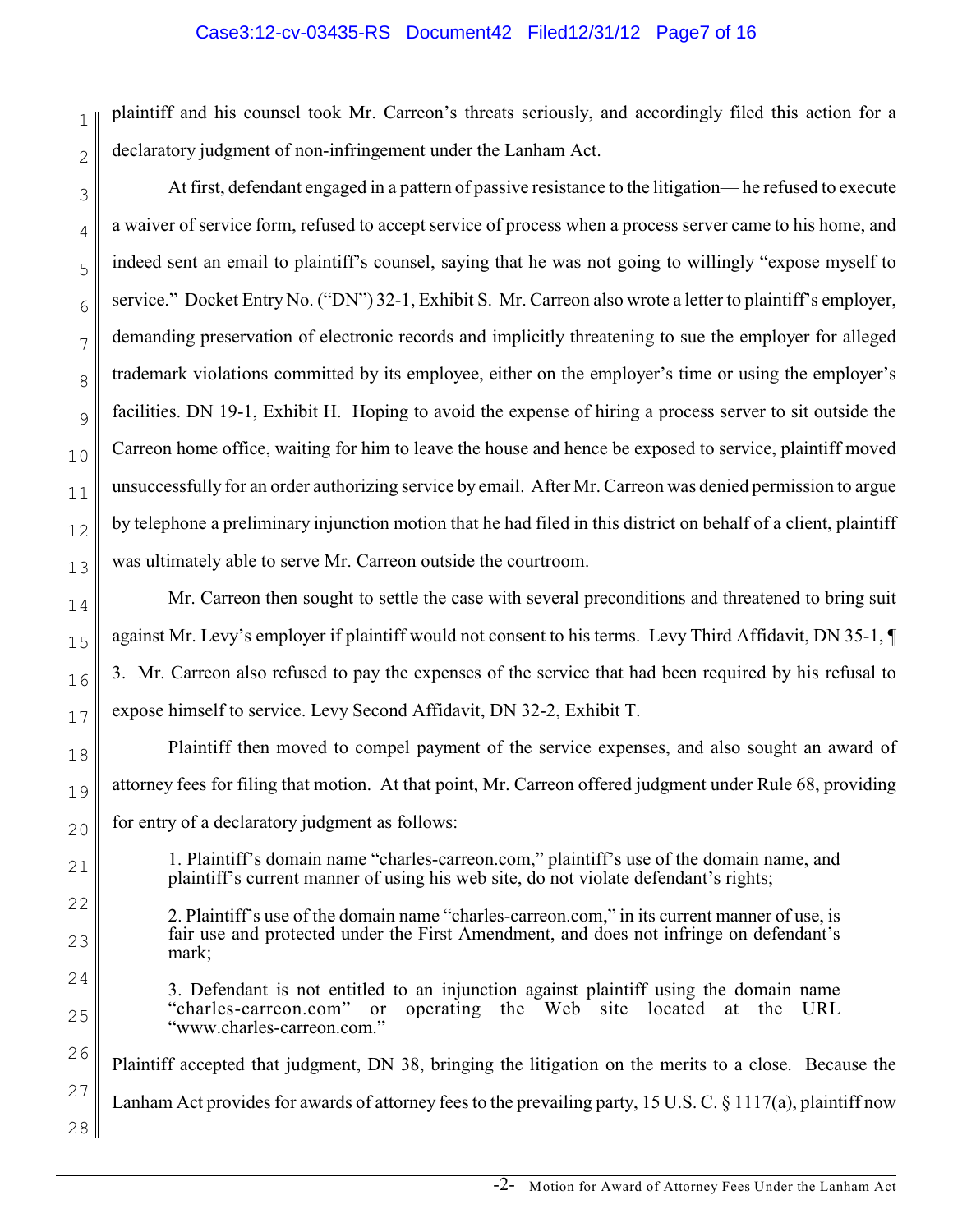seeks attorney fees. <sup>1</sup>

2 **ARGUMENT**

3

4

5

6

7

8

9

10

11

12

13

14

1

## **I. THE ACCEPTED OFFER OF JUDGMENT MAKES RECOUVREUR THE PREVAILING PARTY, AND DOES NOT WAIVE THE ENTITLEMENT TO ATTORNEY FEES.**

After a plaintiff has accepted a defendant's offer of judgment, the plaintiff becomes the prevailing

party, so long as the relief obtained through the declaratory judgment is substantial by comparison to the

claims advanced and the relief sought in the complaint. *Sea Coast Foods v. Lu-Mar Lobster & Shrimp*, 260

F.3d 1054, 1059-1060 (9th Cir. 2001); *Webb v. James*, 147 F.3d 617, 623 (7th Cir. 1998). Here, the prayer

for relief in the Amended Complaint sought the following declaratory judgment:

- A. Declaring that plaintiff's domain name "charles-carreon.com," plaintiff's use of the domain name, and plaintiff's use of his web site do not violate defendant's rights under the Lanham Act or other trademark law;
- B. Declaring that plaintiff's use of the domain name "charles-carreon.com" is fair use and protected under the First Amendment, and does not infringe on defendant's mark; C. Declaring that defendant is not entitled to an injunction against plaintiff using the domain
	- name "charles-carreon.com" or operating the Web site located at the URL "www.charlescarreon.com."
		- DN 15, page 6.

15 The declaratory judgment offered and accepted, as quoted on page 2, nearly mimics the requested judgment;

16 in fact, the accepted offer is broader than the relief requested, insofar as the prayer for relief was limited to

17 non-violation of defendant's rights "under the Lanham Act or other trademark law," although the accepted

18 declaratory judgment is not limited to rights under those laws. Accordingly, plaintiff achieved complete

19 relief in this case.

22 23 Arguments that defendant advanced in opposition to plaintiff's motion for an award of attorney fees under Rule 4(d)(2)(B), DN 39, suggest that defendant will argue that his offer of judgment bars any application for an award of attorney fees under the Lanham Act. But nothing in the offer comes close to accomplishing that result. The final paragraph of the offer of judgment provides:

- 4. Plaintiff shall take a total money judgment inclusive of costs in the amount of \$725, being the sum of the filing fee and service costs claimed.
- 25

24

20

21

26 27 28 <sup>1</sup>Under Rule 54(d)(2)(B)(i), an application for an award of attorney fees is due no later than fourteen days after entry of judgment. Because accepted Rule 68 offers of judgment are selfexecuting, *Ramming v. Natural Gas Pipeline Co. of America*, 390 F.3d 366 (5th Cir. 2004), this motion is filed on the assumption that the Rule 54(d) deadline runs from the date of acceptance.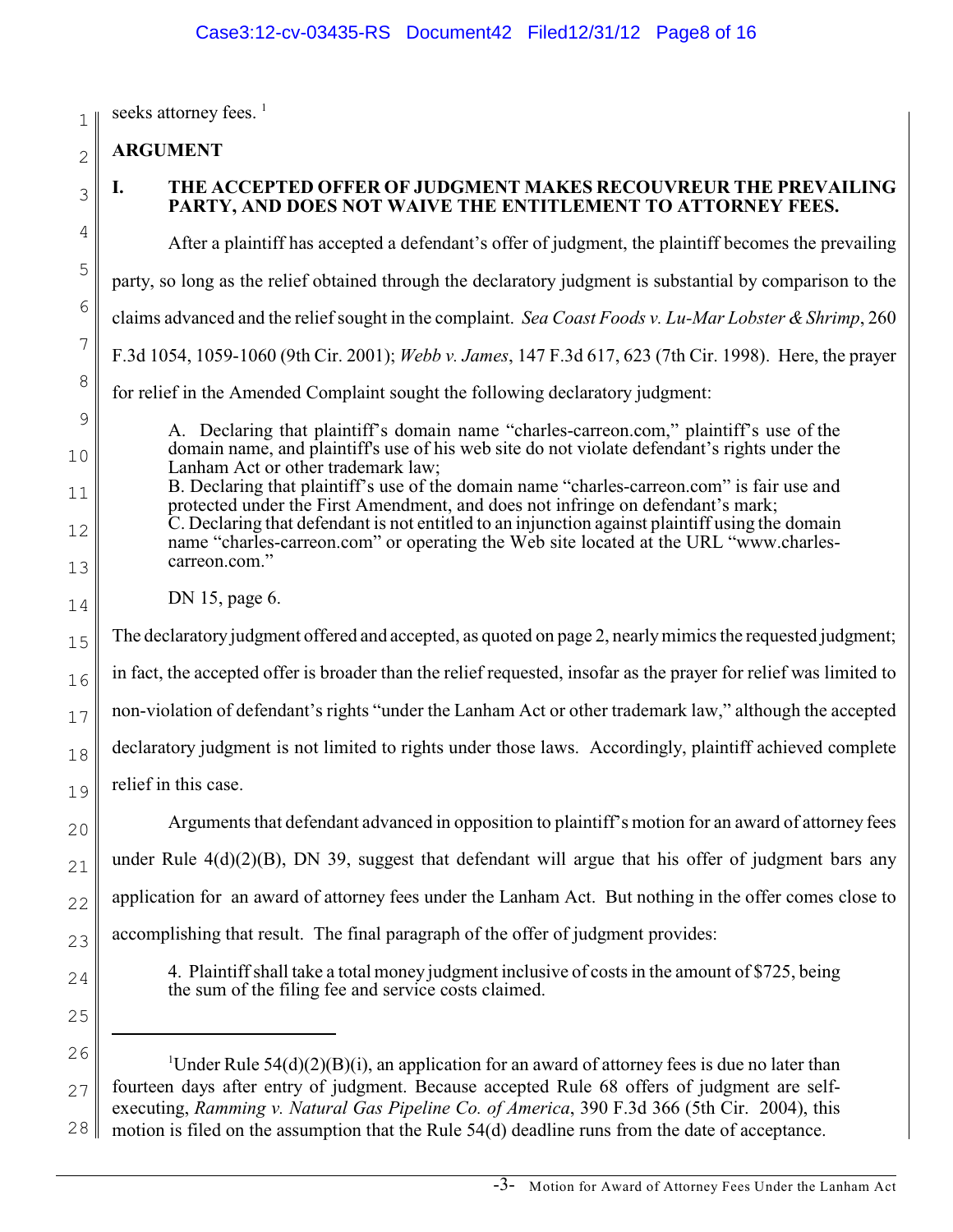1 2 This paragraph makes no reference to attorney fees, and hence acceptance of this offer cannot be said to effect a waiver of the claim for attorney fees under the Lanham Act.

If the Lanham Act were one of the many statutes that makes "attorney fees" part of costs, there would at least be a question whether the reference of "costs" in paragraph 4 was intended to include the fees in the total costs of \$725 that were being offered. That would bring into play the Ninth Circuit's rule that, even in civil rights cases where fees are defined as being part of the costs, clear language is needed to impose a waiver of fees. *Erdman v. Cochise County*, 926 F.2d 877, 880-881 (9th Cir. 1991). *See also Nordby v. Anchor Hocking Packaging Co.*, 199 F.3d 390, 391 (7th Cir. 1999) (recognizing Ninth Circuit rule demanding express use of the "magic words 'attorney fees'" before waiver of claim for fees will be found). But the Lanham Act's statutory provision for attorney fees does **not** make them part of the costs.

The Ninth Circuit has repeatedly declared that

"where the underlying statute does not make attorney fees part of costs, it is incumbent on the defendant making a Rule 68 offer to state clearly that attorney fees are included as part of the total sum for which judgment may be entered if the defendant wishes to avoid exposure to attorney fees in addition to the sum offered plus costs."

*Sea-Coast Foods*, 260 F.3d at 1059, quoting *Nusom v. Comh Woodburn*, 122 F.3d 830, 834 (9th Cir. 1997).

Similarly, under Ninth Circuit law an offer of judgment is construed against the drafter, *Holland v. Roeser*, 37 F.3d 501, 504 (9th Cir. 1994). Here, there is nothing in the accepted offer of judgment that purports to

affect the right to seek an award of attorney fees under the Lanham Act. Hence, Recouvreur's prevailing

party status is a sufficient basis to trigger his right to seek an award under 15 U.S.C.  $\S$  1117(a).

## **II. THIS WAS AN EXCEPTIONAL CASE BECAUSE CARREON'S INFRINGEMENT AND CYBERSQUATTING CLAIMS WERE FRIVOLOUS**.

28 Section 35(a) of the Lanham Act provides, "The court in exceptional cases may award reasonable attorney fees to the prevailing party." In the Ninth Circuit, the longstanding rule is that a case is "exceptional" when the trademark owner makes claims that are "groundless, unreasonable, vexatious, or pursued in bad faith." *Classic Media v. Mewborn*, 532 F.3d 978, 990 (9th Cir. 2008); *Stephen W. Boney v. Boney Services*, 127 F.3d 821, 827 (9th Cir. 1997). These terms are in the alternative, and the Ninth Circuit has affirmed awards of attorney fees imposed solely because the trademark claims were groundless. *Secalt S.A. v. Wuxi Shenxi Const. Machinery Co.*, 668 F.3d 677, 687-688 (9th Cir. 2012); *Guichard v. Universal*

3

4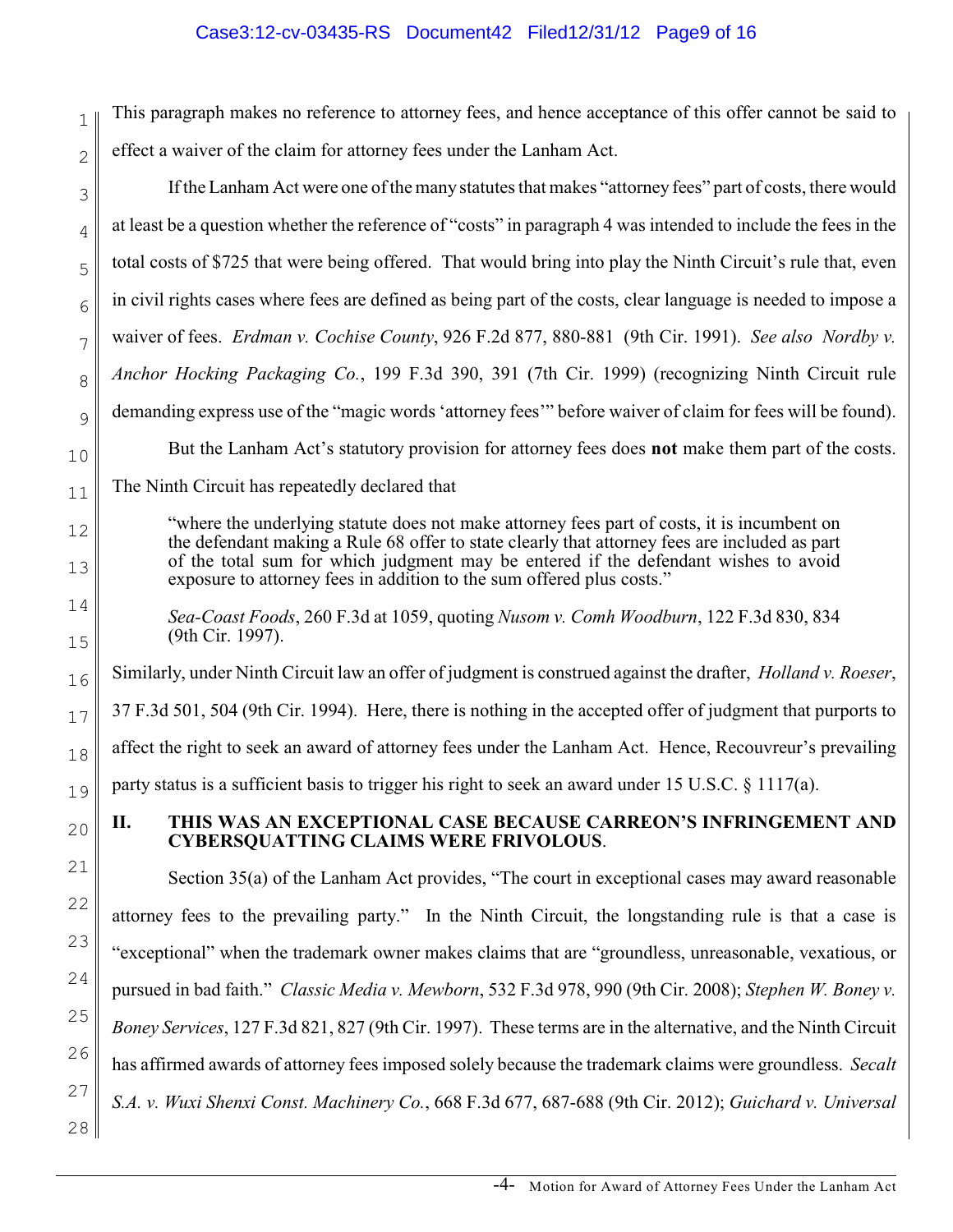2

4

5

7

8

9

10

11

12

13

14

1 3 *City Studios*, 363 Fed. App'x 434, 436 (9th Cir. 2009); *Cairns v. Franklin Mint Co.*, 292 F.3d 1139, 1156 (9th Cir. 2002). In fact, in *Mattel v. Walking Mountain Productions*, 353 F.3d 792, 816 (9th Cir. 2003), the Court of Appeals even reversed a denial of attorney fees as an abuse of discretion because the infringement claims "might have been groundless or unreasonable," and the district judge had failed to address that point in denying attorney fees.

6 In *Walking Mountain*, the Ninth Circuit also considered that the alleged infringer's "use constituted nominative fair use and was protected by policy interests in free expression." *Id.* In that regard, although an intellectual property owner has a monetary incentive to sue for infringement, because it can recover damages, or even statutory damages, an accused infringer has no comparable incentive to stand up for the public domain and thus for the rights of free expression of every member of the public. *See Assessment Technologies of Wisconsin v. WIREdata, Inc.*, 361 F.3d 434, 436 (7th Cir. 2004). Similarly, here, the availability of attorney fees to a non-commercial trademark user like Mr. Recouvreur is needed as an incentive to stand up for the right to criticize a lawyer who has shown his willingness to bring suits of questionable merit over online criticism.

15 16 17 18 19 20 21 22 23 24 25 26 27 28 Here, Mr. Carreon's trademark and cybersquatting claims were beyond groundless; they were frivolous. Two Ninth Circuit decisions—*Bosley Medical v. Kremer*, 403 F.3d 672 (9th Cir. 2005), and *Nissan Motor Co. v. Nissan Computer Co.*, 378 F.3d 1002 (9th Cir. 2004)—barred Mr. Carreon's claims over Mr. Recouvreur's satirical web site using Mr. Carreon's name as the domain name because the web site constituted non-commercial criticism. *Bosley* is the most clearly on point—it involved use of the domain name bosleymedical.com, and the Ninth Circuit squarely held that the non-commercial character of the web site required affirmance of summary judgment obtained by the web site operator dismissing the trademark holder's infringement and dilution counts under the Lanham Act. Likewise, in *Nissan*, the Ninth Circuit vacated an injunction issued bya trial judge against the posting oflinks to non-commercial criticisms of the plaintiff automobile company on a web site at nissan.com, 378 F.3d at 1015-1018, even though the court below had properly forbidden the hosting of automobile-related advertising on the same web site. *Id.* at 1009.The fact that the anti-Nissan commentary might have hurt the auto company's business did not make the web site "commercial." *Id.* at 1017. Because Mr. Recouvreur's satirical web site was strictly noncommercial, *Bosley* and *Nissan* required rejection of Mr. Carreon's threatened trademark claims.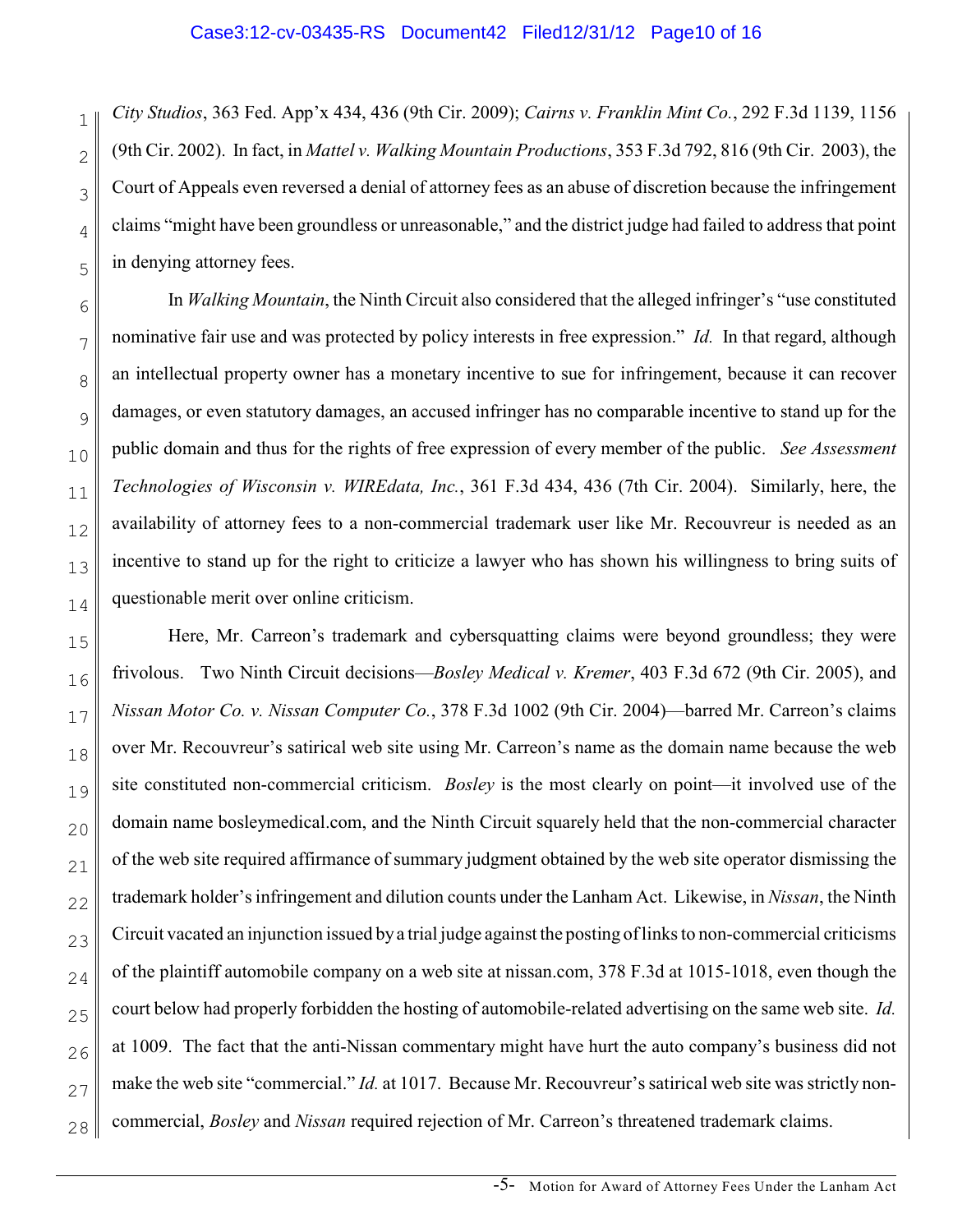#### Case3:12-cv-03435-RS Document42 Filed12/31/12 Page11 of 16

1 2 3 4 5 6 7 8 9 10 11 12 13 Overwhelming authority from other circuits also made the Carreon trademark claims groundless for an independent reason. At least when the underlying web site does not create any likelihood of confusing visitors about whether the trademark holder sponsors the page, a domain name containing the trademark holder's name is not actionable under the trademark laws because there is no likelihood of confusion, which must be alleged and proved for a trademark owner to bring a valid infringement claim. *Utah Lighthouse Ministry v. Foundation for Apologetic Information and Research*, 527 F.3d 1045 (10th Cir. 2008); *Lamparello v. Falwell*, 420 F.3d 309 (4th Cir. 2005); *TMI v. Maxwell*, 368 F.3d 433, 436-438 (5th Cir. 2004); *Taubman v. WebFeats*, 319 F.3d 770 (6th Cir. 2003); *Koch Indus. v. Does*, 2011 WL 1775765 (D. Utah May 9, 2011). And even apart from Mr. Carreon's inability to make a non-frivolous allegation of likely confusion, the infringement claims here were plainly barred by the doctrine of nominative fair use, recognized in the Ninth Circuit since *New Kids on the Block v. News Am. Publ'g*, 971 F.2d 302, 308 (9th Cir. 1992). *See also Mattel v. Walking Mountain Prods.*, 353 F.3d at 816 (9th Cir. 2003); *Cairns v. Franklin Mint Co.*, 292 F.3d 1139, 1156 (9th Cir. 2002).

14 15 16 17 18 19 20 21 22 23 24 25 Mr. Carreon also threatened to sue Mr. Recouvreur for cybersquatting, but such a claim can be brought only when the domain name is registered or used with a "bad faith intent to profit." 15 U.S.C. §  $1125(d)(1)(A)(i)$ . Cybergerquatting claims cannot be brought against a web site devoted to criticizing the trademark holder, e.g., *Utah Lighthouse Ministry*, 527 F.3d at 1058-1059 ; *Lamparello*, 420 F.3d at 320- 321; *Lucas Nursery and Landscaping v. Grosse*, 359 F.3d 806 (6th Cir. 2004), unless there is some reason to believe that the domain name registrant had made some demand to be paid to relinquish the domain name. *Bosley Medical v. Kremer*, 403 F.3d 672, 681 (9th Cir. 2005). But when Mr. Levy first spoke to Mr. Carreon about his demand letter, Mr. Carreon **admitted** that Mr. Recouvreur had not tried to ransom the domain name, Amended Complaint, Levy Fifth Affidavit ¶ 18, and Complaint Exhibit E; nor were there any of the other indicia of bad faith intent to profit, such as the registration of multiple domain names using trademarks. In sum, this is a case involving groundless cybersquatting and infringement claims under the Lanham Act. It easily merits treatment as an exceptional case.

26 27 28 Moreover, although the "groundless or unreasonable" test is an objective one, defendant's conduct shows that he was fully aware that he had no basis for claiming trademark infringement. He refused to waive service of summons because, he said, he did not want to have to defend the litigation, and indeed he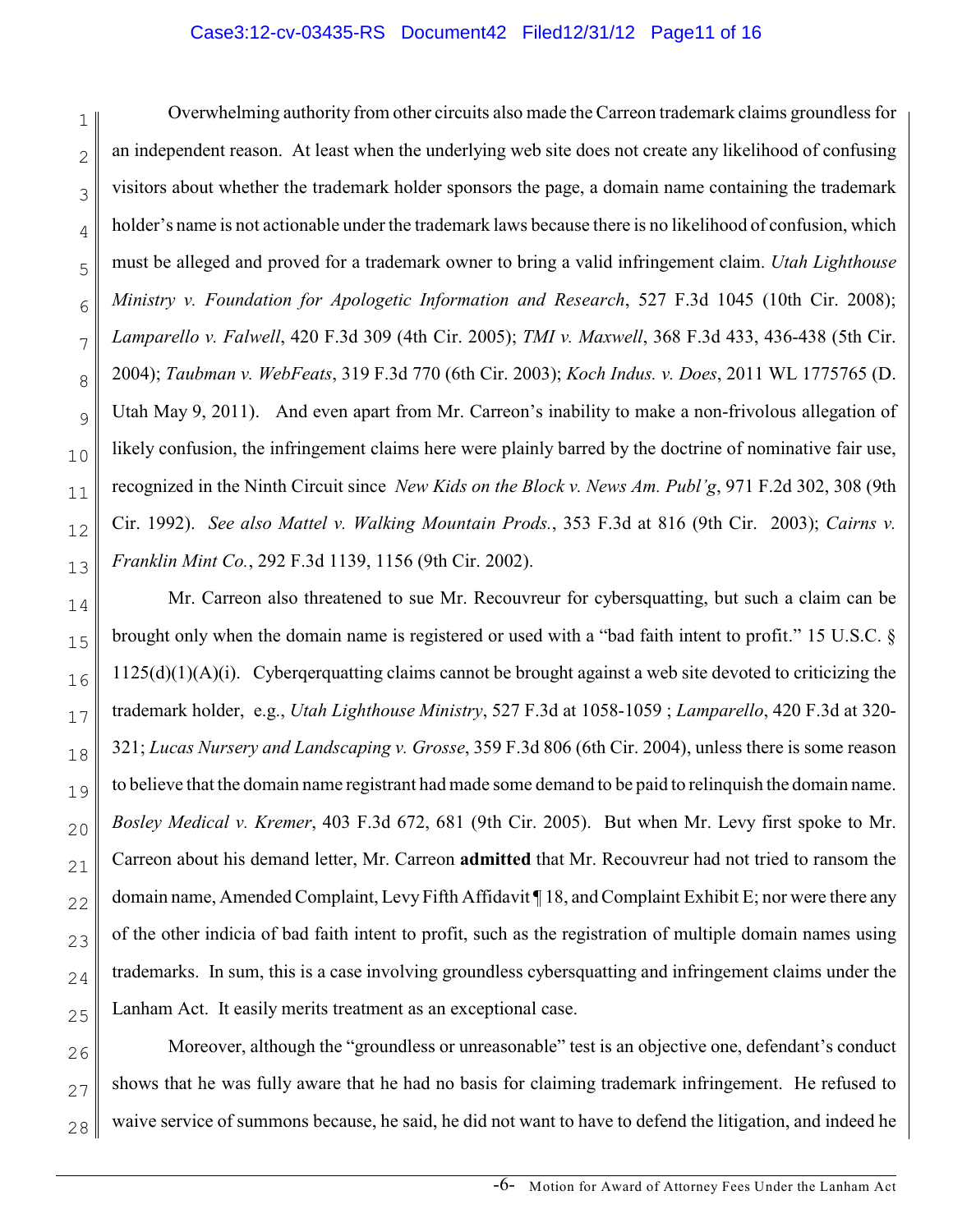#### Case3:12-cv-03435-RS Document42 Filed12/31/12 Page12 of 16

1 2 3 4 5 6 7 8 9 10 thumbed his nose at the efforts to serve him, saying that he was deliberately not going to "expose [him]self to service." Once service was effected, he refused to pay the expenses of service, supposedly because he was going to file a motion to dismiss the complaint, forcing plaintiff file a motion seeking an award of a few hundred dollars in expenses; plaintiff also sought an award of attorney fees for having had to file this motion. And then, when defendant saw that his escape routes had been cut off— that he had been served, and that plaintiff was not going to let him out of the case—he simply dropped his trademark claims unconditionally and offered judgment. Mr. Carreon's course of conduct speaks volumes about his evident recognition of the fact that his claims were meritless; he provides no reason for believing that his decision to drop them was occasioned by anything that he had learned about the merits during the course of the litigation.

11 12 13 14 15 16 17 18 19 20 21 22 23 24 25 26 27 28 Finally, although the groundlessness of the infringement and cybersquatting claims is alone sufficient to support an award of attorney fees under Ninth Circuit precedent, in circuits with a higher standard for finding cases exceptional, a litigant's oppressive conduct is one of the factors considered in support of fee awards. *Nightingale Home Healthcare v. Anodyne Therapy*, 626 F.3d 958, 963-964 (7th Cir. 2010). Applying that factor, defendant's actions in this case warrant an award of fees. Although plaintiff's counsel tried to steer Mr. Carreon away from his threats of litigation, Mr. Carreon responded by ramping up his threats, trying to put the blogger in fear of significant financial liability by, for example, warning that he would seek statutory damages of \$100,000, Complaint Exhibit F ¶ 4, and would employ counsel instead of proceeding pro se for the precise purpose of running up the blogger's liability for attorney fees, *id.¶* 3; he also boasted of his reputation for "litigating appeals for years." *Id.* ¶ 8. Once the litigation was filed, and while he was refusing to submit to service, he sent a letter to Mr. Recouvreur's employer, DN 19-1, Exhibit H, which might have caused trouble at work for Mr. Recouvreur, by threatening to hold the employer liable for the conduct of its employee, and in any event to impose invasive document preservation requirements. And after Mr. Carreon was finally served, he tried to threaten his way out of being held responsible for his baseless threats by making an additional threat to sue the employer of plaintiff's lead counsel, unless counsel induced his client to settle on the terms that Mr. Carreon demanded. DN 35-1, ¶ 3. Mr. Carreon's decision to offer judgment giving plaintiff his complete success on the merits is perhaps an item in Mr. Carreon's favor in judging his litigation conduct, but in its entirety Mr. Carreon's litigation conduct was sufficient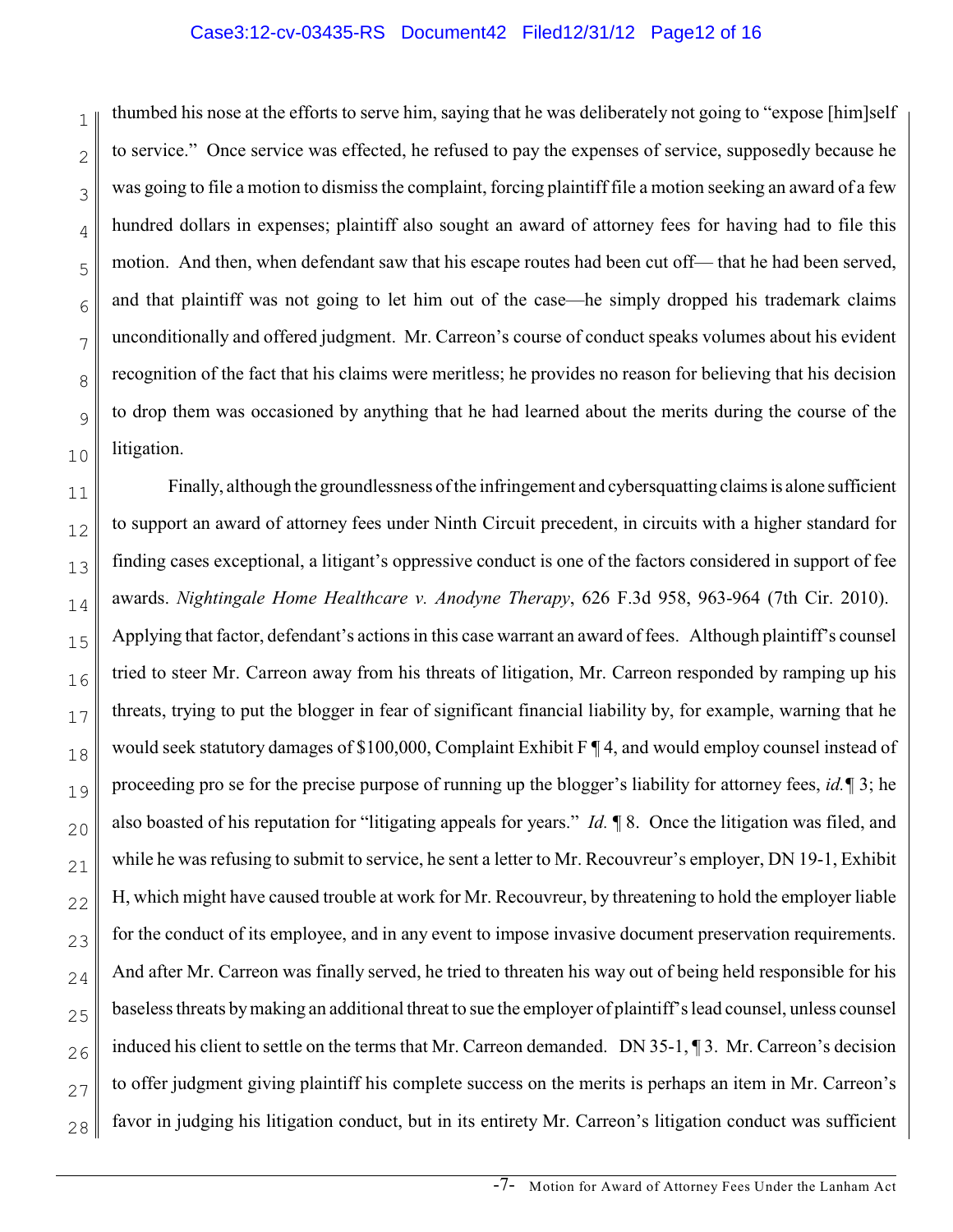## Case3:12-cv-03435-RS Document42 Filed12/31/12 Page13 of 16

1 oppressive to form yet another factor in support of a finding that his case was exceptional.

2 3 4 5 6 7 8 9 10 11 12 13 14 15 16 17 18 19 20 21 Defendant has indicated that he will argue that plaintiff cannot seek an award of attorney fees for litigating the merits because the Declaratory Judgment Act does not provide for attorney fee awards. DN 39, at 5. This argument, however, is beside the point, because plaintiff's claim for attorney fees is under the Lanham Act. Although most cases in which fees are awarded in favor of plaintiffs who sought a declaratory judgment under the Lanham Act involved defendants who brought counterclaims seeking injunctive relief or damages for the alleged infringement, courts in the Ninth Circuit and elsewhere have recognized that fees can be appropriate under the Lanham Act, as well as under other intellectual property statutes, where **only** declaratory relief was sought. *Caesar's World v. Milanian,* 126 Fed. App'x. 775 (9th Cir. 2005) (fees awarded to declaratory judgment plaintiff under the Lanham Act); *Classic Media v. Mewborn*, 532 F.3d 978 (9th Cir. 2008) (fees denied under both Lanham Act and Copyright Code, but only because declaratory action defendant's infringement claims were not groundless)*; CACI Intern., Inc. v. Pentagen Technologies Int'l*, 70 F.3d 111(4th Cir. 1995) (mem.) (affirming attorney fee award for plaintiff in declaratory judgment action for copyright and Lanham Act noninfringement). *See also Brooks Furniture Mfg. v. Dutailier Int'l,* 393 F.3d 1378 (Fed. Cir. 2005) (assertion of patent claim that spurred declaratory judgment action could support attorney fee, although fee award was overturned because patent claim was not sufficiently unsupported); *Special Devices v. OEA, Inc.*, 269 F.3d 1340 (Fed Cir. 2001) (fees were awarded to declaratory judgment plaintiff who succeeded in obtained declaratory judgment of non-infringement and patent invalidity; appeal from that order dismissed as premature).<sup>2</sup> Consequently, the fact this was a declaratory action seeking a judgment of noninfringement does not preclude an award of attorney fees under the Lanham Act where the trademark claims declared invalid were exceptional.

# 22 23

24

25

26

## **C. PLAINTIFF SHOULD BE AWARDED \$40,115 IN ATTORNEY FEES**

The Ninth Circuit, like most circuits, determines attorney fee awards according to the lodestar method, whereby the Court multiplies the number of hours reasonably spent on the litigation by the reasonable attorney fees, determined by reference to the marker for attorney services in the community where

<sup>27</sup> 28  $^2$  Given the similarity of fee-shifting provisions in each of the copyright, patent and trademark fields, decisions under one statute may be invoked in construing the provisions in other intellectual property statutes. *Fogerty v. Fantasy, Inc.*, 510 U.S. 517, 525 n.12 (1994).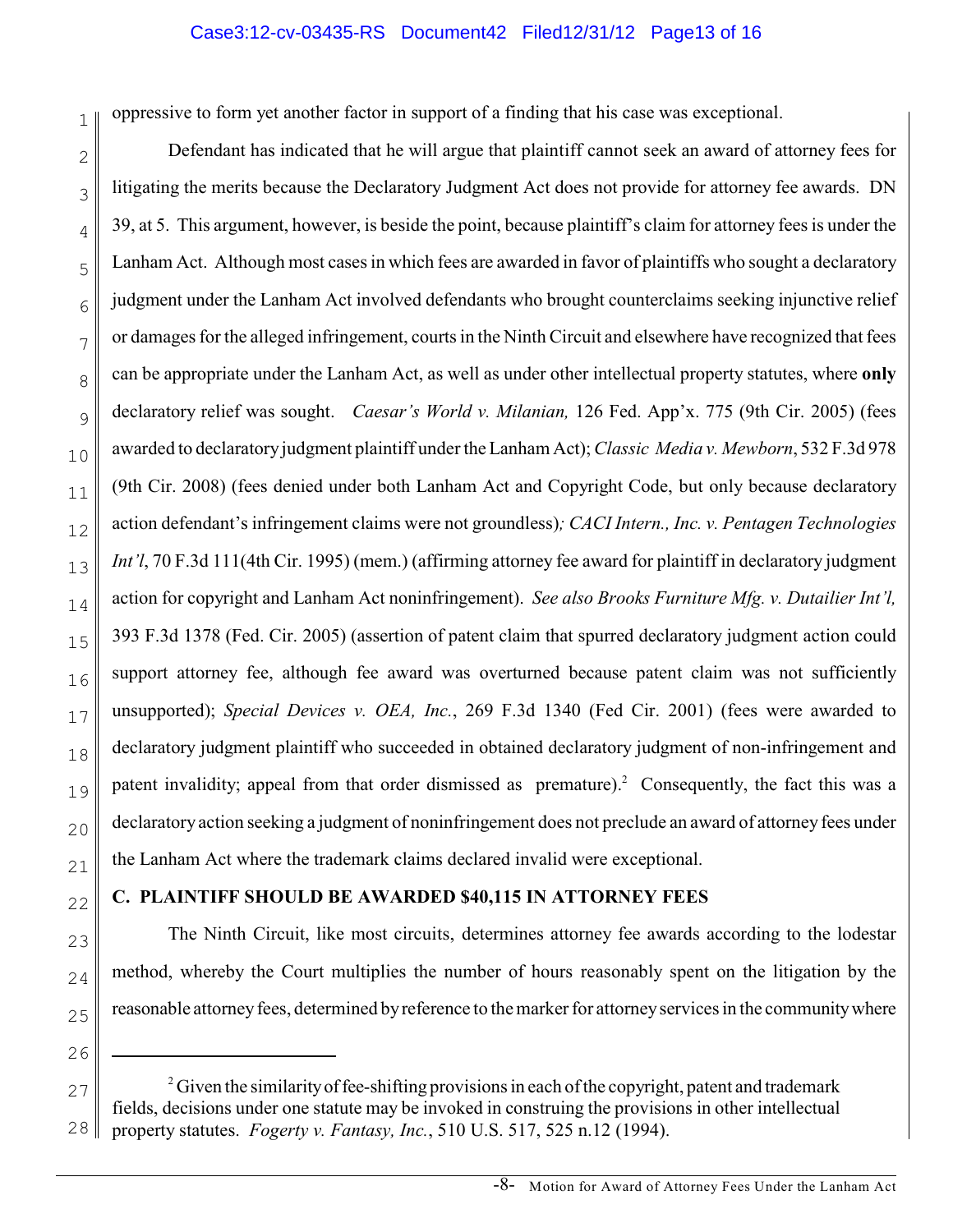#### Case3:12-cv-03435-RS Document42 Filed12/31/12 Page14 of 16

1 2 3 4 5 the district court sits. *Camacho v. Bridgeport Fin.*, 523 F.3d 973, 979 (9th Cir. 2008). For lawyers in private practice, like Ms. Gellis, the presumptively proper hourly rate is the normal billing rate; for lawyers in public service or public interest practice, like Mr. Levy, the rate is determined by reference to market rates for lawyers of similar qualifications. *Blum v. Stenson*, 465 U.S. 886, 895-896 (1984); *Prison Legal News v. Schwarzenegger*, 608 F.3d 446, 455 (9th Cir. 2010).

6 7 8 9 10 11 12 13 14 15 16 17 18 19 20 21 22 23 24 Ms. Gellis is a lawyer in private practice whose ordinary billing rate is \$300 per hour. Mr. Levy is a public interest lawyer who only represents clients pro bono. The affidavit of Mark Goldowitz, DN 32-3, a lawyer who is familiar both with Mr. Levy's work and with market rates in the Northern District of California, specifically confirms the propriety of Mr. Levy's requested \$700 per hour rate. Similarly, the affidavit of Richard Pearl, Levy Second Affidavit, Exhibit X, which was accepted in *Rosenfeld v. U.S. Dep't of Justice*, — F. Supp.2d —, 2012 WL 4933317 (N.D. Cal. 2012), and the award of fees in *Rosenfeld* at the hourly rate of \$700 to James Wheaton, a lawyer who is somewhat less experienced than Mr. Levy, Levy Second Affidavit  $\P$  16, supports Mr. Levy's claimed hourly rate of \$700. Similarly, Judge Wilken's unreported opinion in *Prison Legal News v. Schwarzenegger*, No. 4:07-cv-02058-CW, at 7 (N.D. Cal. Dec. 5, 2008) (attached to the Levy Fifth Affidavit as Exhibit CC), awarded fees for the senior attorney in that case at the rate of \$740 per hour. Because Judge Wilken's ruling was affirmed by Court of Appeals for the Ninth Circuit, 608 F.3d 446, 454 (9th Cir. 2010), and because defendant previously cited Judge Wilken's decision as persuasive authority on the issue of the proper hourly rate, this authority further supports Mr. Levy's claimed \$700 hourly rate. Moreover, the Adjusted Laffey Matrix, which is often used in federal court in the District of Columbia to avoid lengthy battles over hourly rates, *Smith v. District of Columbia*, 466 F. Supp.2d 151, 156 (D.D.C. 2006); *Salazar v. District of Columbia*, 123 F. Supp.2d 8, 15 (D.D.C. 2000), and which other federal courts have accepted as reasonable, *Bond v. Ferguson Enters.*, 2011 WL 2648879, at \*12 (E.D. Cal. June 30, 2011), shows that Mr. Levy's proper hourly rate would be \$753. The application for an award of attorney fees for Mr. Levy's work at the rate of \$700 per hour is therefore reasonable.

25 26 27 28 The number of hours claimed is supported by the affidavits of Mr. Levy and Ms. Gellis. Because plaintiff was entirely successful, plaintiff is entitled to a fully compensatory fee award, including time spent on individual motions that were unsuccessful. *O'Neal v. Seattle*, 66 F.3d 1064, 1068-1069 (9th Cir. 1995). As shown by Mr. Levy's affidavit, ¶¶ 21-23, however, counsel have exercised billing judgment by not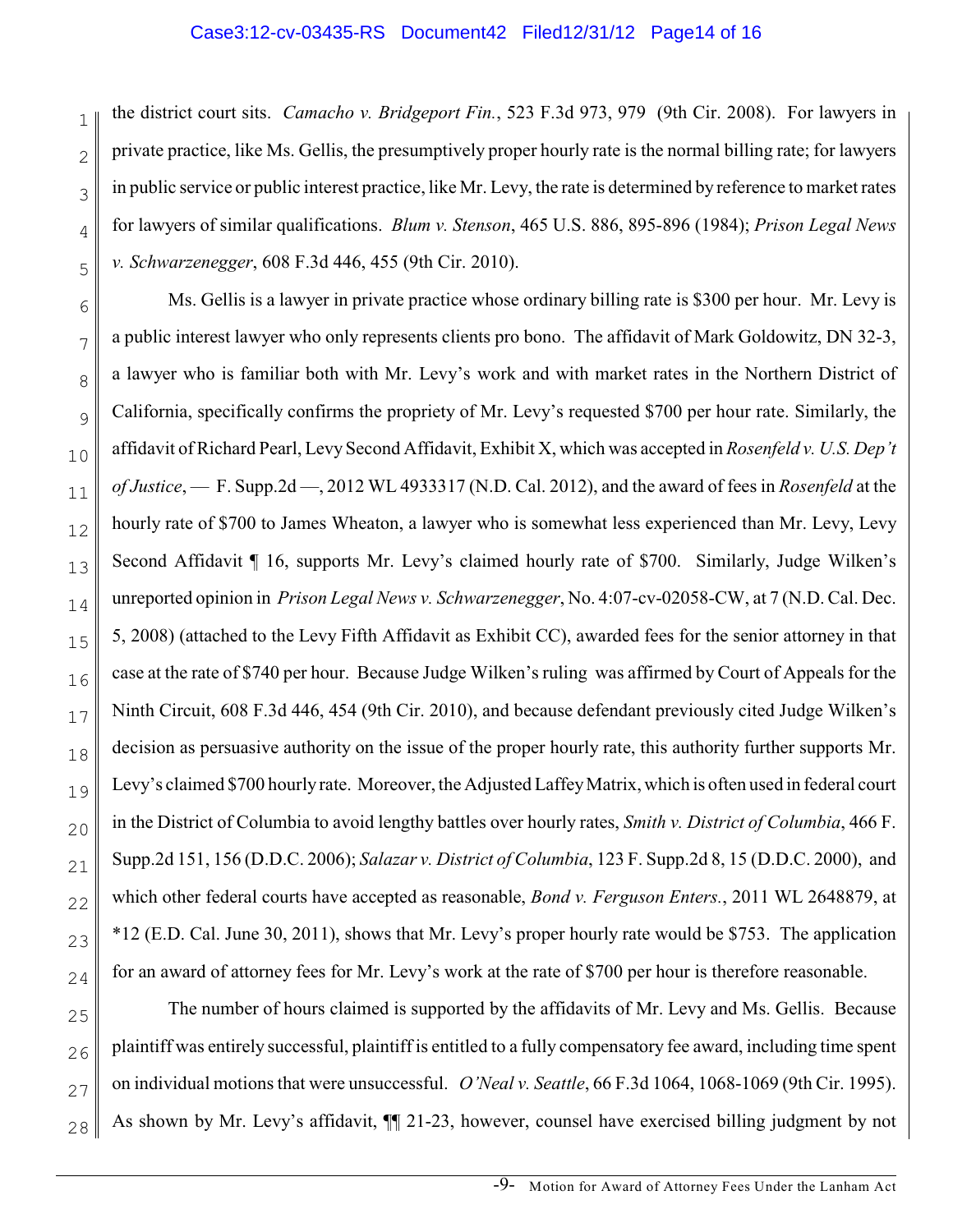## Case3:12-cv-03435-RS Document42 Filed12/31/12 Page15 of 16

1 2 3 4 5 6 seeking fees for several hours spent on certain individual aspects of the case, by not asking for compensation for time spent by co-counsel Julie Murray, and by asking for only half the hours spent on one motion in particular, the motion to have service declared effective. In addition, no fees are sought for the efforts of several other colleagues of Mr. Levy at Public Citizen who also worked on the case, or for a significant amount of time devoted to the case by an outside lawyer in private practice who devoted significant time to reviewing drafts and discussing litigation strategy.

The total time sought for the work of Mr. Levy and Ms. Gellis is as follows<sup>3</sup>:

7

12

13

| 8" | Lawyer | Hours | <b>Hourly Rate</b> | Total Fee |
|----|--------|-------|--------------------|-----------|
| 9  | Levy   | 49.1  | \$700              | \$34370   |
| 10 | Gellis | 19.15 | \$300              | 5745      |
| 11 | Total  |       |                    | \$40115   |

## **CONCLUSION**

The motion for an award of attorney fees, in the amount of \$40,115, should be granted.

| 14 |                   | Respectfully submitted,                                                |
|----|-------------------|------------------------------------------------------------------------|
| 15 |                   | /s/ Paul Alan Levy<br>Paul Alan Levy (pro hac vice)                    |
| 16 |                   | Julie Murray                                                           |
| 17 |                   | Public Citizen Litigation Group<br>1600 20th Street NW                 |
| 18 |                   | Washington, D.C. 20009<br>$(202)$ 588-1000                             |
| 19 |                   |                                                                        |
| 20 |                   | /s/ Catherine R. Gellis<br>Catherine R. Gellis, California Bar #251927 |
| 21 |                   | P.O. Box 2477                                                          |
| 22 |                   | Sausalito, California 94966<br>$(202)$ 642-2849                        |
| 23 |                   | cathy@cgcounsel.com                                                    |
| 24 | December 31, 2012 | <b>Attorneys for Plaintiff</b>                                         |
| 25 |                   |                                                                        |

26 27 28 <sup>3</sup>The time sought includes work done on the fee application. *Brown v. Sullivan*, 916 F.2d 492, 497 (9th Cir. 1990) ("[W]hen fees are available to the prevailing party, that party may also be awarded fees on fees . . ..").It also includes time for which fees have also been sought under Rule 4(d)(2)(B); if that motion is granted in full, then as reflected in the calculation in the Levy Affidavit, ¶ 24, the fees awarded under the Lanham Act should be reduced by \$7490 to avoid duplication.